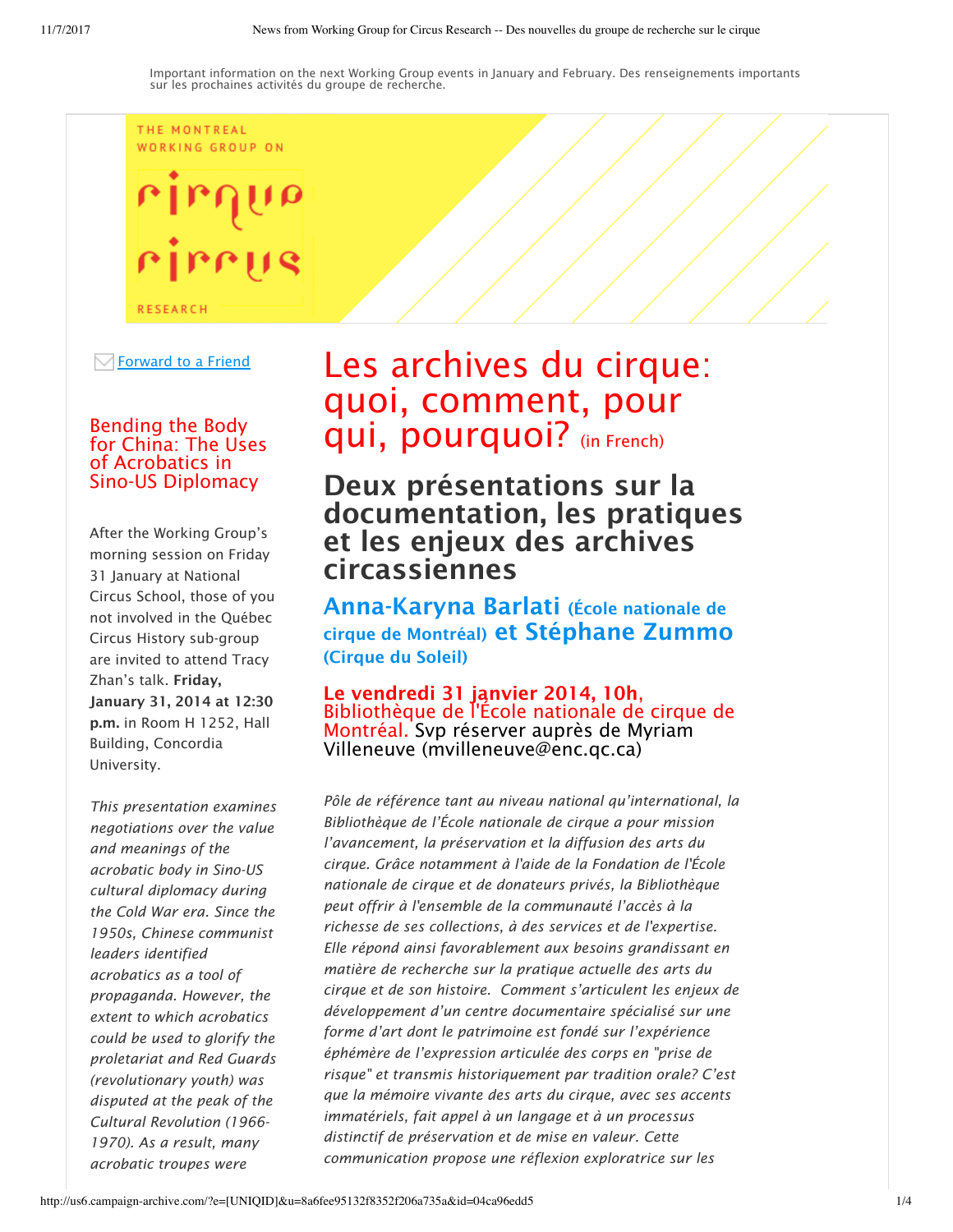*closed down, and star performers were ordered to do farm work in the countryside. Nonetheless, an agreement on reviving "traditional acrobatics" was reached after President Nixon watched an acrobatic performance in Shanghai, and in 1972 a state-run acrobatic troupe went to the United States to promote Sino-US friendship. Under what political-social and physiological conditions did acrobats prepare for their American tour? How was the local understanding of Chinese traditional art translated into an "oriental performance" that enchanted the American audience? Drawing on oral history interviews and archival data, this presentation aims to answer these questions. It will also reveal how acrobats' embodied practices on-and-off the stage constituted multiple sites and politics of cultural diplomacy at a delicate moment of the Cold War.* 

Dr. Tracy Zhang is currently a Research Associate at the Simone de Beauvoir Institute. She also holds a FQRSC postdoctoral fellowship at the Department of Geography, Planning and Environment.

## Québec Circus at the Chicago **Contemporary** Circus Festival

*démarches mises en œuvre à la Bibliothèque relatives à la collecte d'archives auprès des artistes, au traitement et à la mise en valeurs de son patrimoine unique.*

Documentaliste de formation, Anna-Karyna Barlati se passionne pour la sauvegarde et la diffusion des patrimoines artistiques à caractère non conventionnel. Cette orientation lui a permis de travailler auprès du Centre de recherche et de documentation de la Fondation Daniel Langlois et à la Bibliothèque des collections spéciales de l'Université de Montréal. Depuis 2004, elle dirige le développement de la Bibliothèque de l'École nationale de cirque. *\*\**

*Le Cirque du Soleil est doté d'un service classique de gestion documentaire regroupant à la fois les archives historiques, les documents administratifs et une collection de livres et autres documents visant à répondre aux besoins de la Création. Mais il y a plus encore. Dans cette entreprise très prolifique d'envergure internationale on y retrouve aussi des collections de costumes et d'accessoires de scène qui traduisent la nature unique de ses activités. L'objet de cette conférence consistera donc à présenter de façon schématique quelles sont ses collections et par le fait même expliquer qui les produit et dans quel but.*

Diplômé en Technique documentaire, Stéphane Zummo a travaillé à titre de Technicien aux collections pour le Centre Canadien d'Architecture de 1993 à 2003. Depuis 2003, Stéphane agit à titre de Conseiller documentaire pour le Centre de recherche et de documentation du Cirque du Soleil. Il a d'autre part entrepris depuis 2008 un BAC en Archéologie et histoire ancienne à l'Université de Leicester en Angleterre.

#### Creative Forecasting in the Circus Arts -- University Research Study --

#### CALL FOR PARTICIPANTS (Act now, time sensitive!)

A PhD student studying how circus professionals interpret innovation in circus acts is looking for 200 professional circus educators, evaluators, critics, and promoters to watch 10 circus acts online as part of a brief survey.

If you sign up by January 26<sup>th</sup> at http://wharton.qualtrics.com/SE/? SID=SV\_bl1rM8JvC7AcWC9, you will be emailed the link to the ten videos which can be watched over a few sittings, so it's easy

#### Following event: Social Circus & Circus as Community

February 28, 1:30 p.m., McGill University, room TBA.

Evaluating the Socio-Cultural Impact of Social Circus in Québec Jennifer Spiegel (Concordia University)

Dr. Jennifer Beth Spiegel is a post-doctoral research fellow at Concordia University in Montreal. She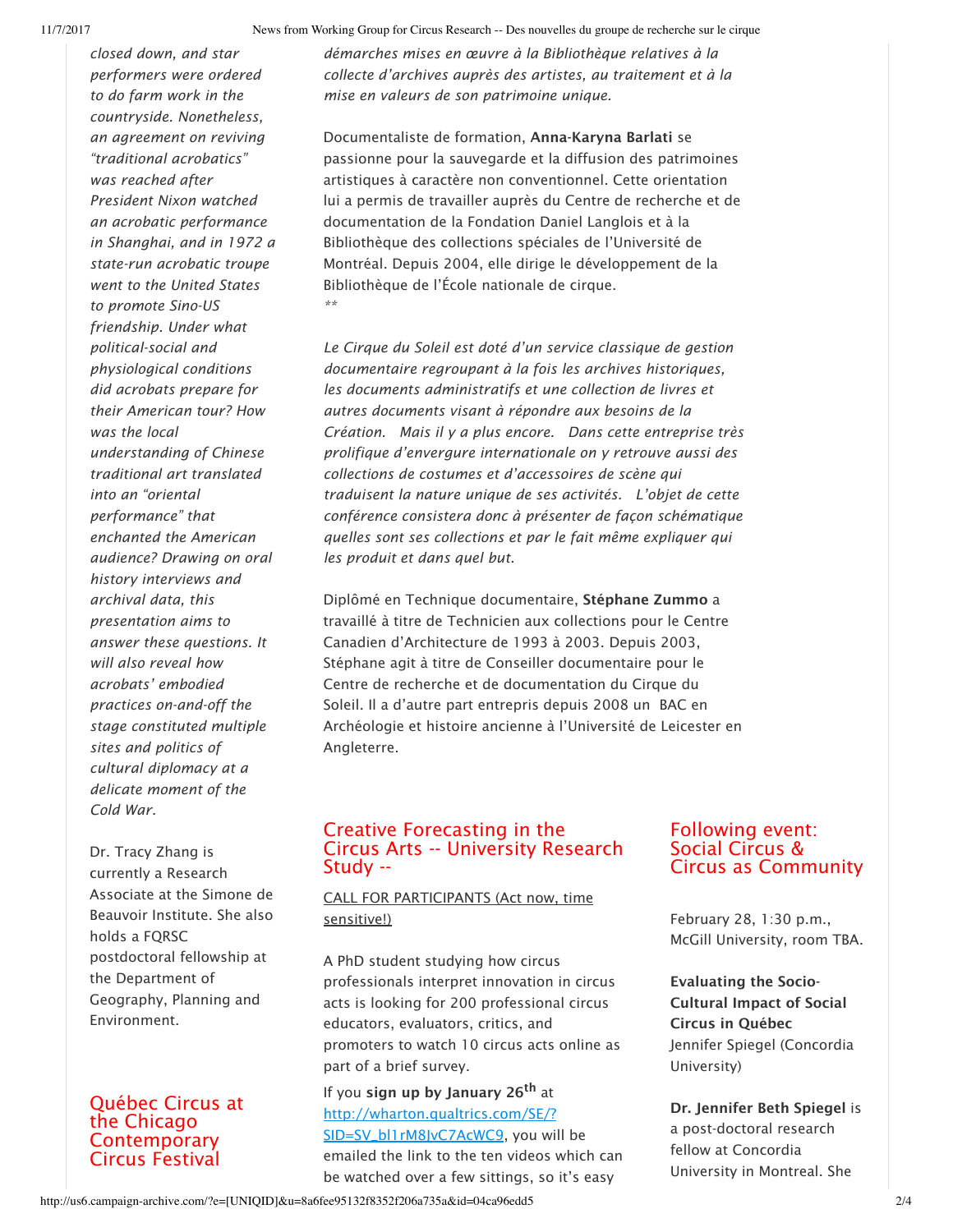Congratulations to the organizers of the inaugural Chicago Contemporary Circus Festival which saw its first successful edition this January. Québec circus artists and companies Flip FabriQue, Andréane Leclerc, and Krin Haglund presented shows which were very well received.

Circus Now offered a series of talks and workshops running alongside the festival and they were an excellent opportunity for discussion and debate on a variety of topics pertaining to contemporary circus.

A roundtable discussion on circus and the university at Northwestern University, chaired by Roy Gomez, included Louis Patrick Leroux and Duncan Wall. These Working Group members also participated in a second panel discussion on circus and dramaturgy. Québec circus was the topic of discussion for a third panel discussion chaired by Louis Patrick Leroux, which brought together Nathalie Hébert, Sylvie Krauss Baumann, Andréane Leclerc, and Charles Batson for a frank and thought-provoking exploration of the strengths and challenges associated with the Québec circus scene and its perceptions abroad.

and fun.

Sign-up takes only five seconds, and you'll have a couple of weeks to watch the videos. Afterwards, you'll get a report about your own style of creative evaluation which may be surprising, and also a summary of the findings of the study and their implications for creation, casting, and education in the circus arts.

James Tanabe & Lena Gutschank Co-Founders, La République Internationale Des Arts www.larepubliqueinternationaledesarts.com

Justin M. Berg PhD Candidate in Management The Wharton School, University of Pennsylvania www.JustinMBerg.com

#### *Cirque Global: the Expanding Boundaries of Québec Circus*

The book project is basically ready to be sent off to the publisher after many months of revisions, additions, and the translation into English of a number of articles. 25 articles by scholars, practitioners, and instructors form what will be the first substantial scholarly publication in English or in French on Québec circus and its place in the circus nations. Thanks to everyone who contributed! Now we wait for the peerreview... and an eventual publication.

#### Quebec Circus History: past, current, forthcoming

The November open session on Québec circus history hosted by Jan Rok Achard and Louis Patrick Leroux was very fruitful and brought together twenty colleagues, both scholars and practitioners, who shared their concerns and dreams pertaining to much of the work still to be done on Québec circus history. A small sub-committe of 6 people will be meeting after the archives session next week to begin work on conceiving of the Workshop Session or Conference, including possible parallel events focusing

is leading the social circus field study as part of a large, 5 year Arts for Social Change (ASC) research project, in partnership with Cirque du Soleil

Circus as Community Duncan Wall (National Circus School and Circus Now)

Duncan Wall, a former Fulbright scholar at France's École Nationale des Arts du Cirque de Rosny-sous-Bois, is the National Director of Circus Now and the author of *The Ordinary Acrobat: Inside the Wondrous World of the Circus, Past & Present*. He teaches circus history and criticism at the National Circus School of Montreal and is a Visiting Scholar at McGill University, studying communitybuilding through the circus arts.

### L'histoire du cirque québécois, passée, en cours et à faire

La rencontre de novembre sur l'histoire et le cirque québécois animée par Jan Rok Achard et Louis Patrick Leroux a été très riche et elle a permis à une vingtaine de collègues chercheurs et praticiens—de faire le point sur les défis et les pistes de réflexion qui animent leurs démarches. Un petit groupe de travail de 6 personnes se rencontrera à la fin janvier afin de concevoir la journée d'études et les activités parallèles d'histoire orale (captation des souvenirs,